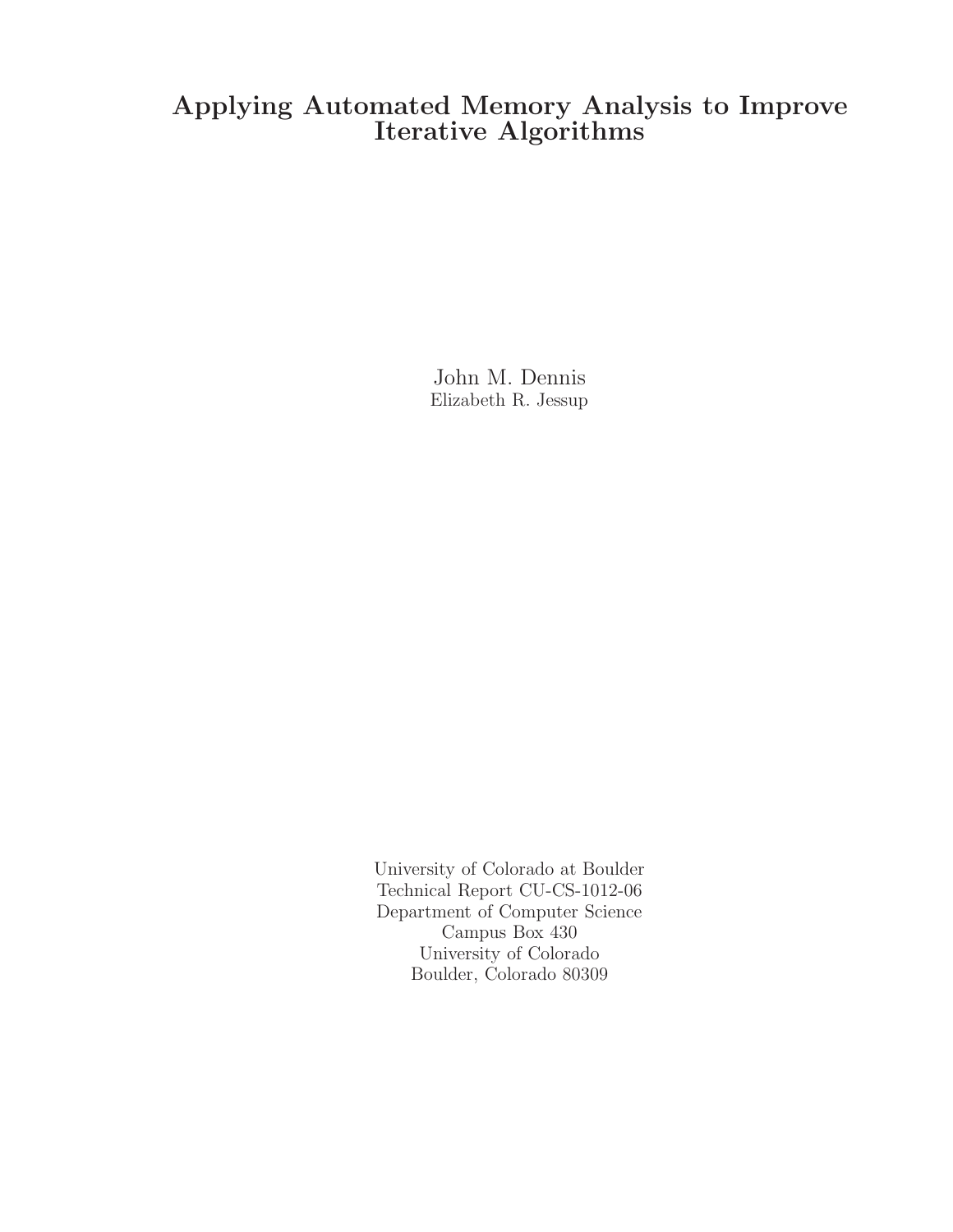# Applying Automated Memory Analysis to Improve Iterative Algorithms

J. M. Dennis<sup>1</sup> E. R. Jessup<sup>2</sup>

#### Abstract

Historically, iterative solvers have been designed so as to minimize the number of floating-point operations. We propose instead that iterative solvers should be designed to minimize the amount of data that must be loaded from the memory hierarchy to the CPU. In this paper, we describe automated memory analysis, a technique to improve the memory efficiency of a sparse linear iterative solver. Our automated memory analysis uses a language processor to predict the data movement required for an iterative algorithm based upon a Matlab implementation. We demonstrate how automated memory analysis is used to reduce the execution time of a component of a global parallel ocean model. In particular, code modifications identified or evaluated through automated memory analysis enables a 46% reduction in execution time for the conjugate gradient solver on a small serial problem. Further, we achieve a 9% reduction in total execution time for the full model on 64 processors. The predictive capabilities of our automated memory analysis can be used to simplify the development of memory efficient numerical algorithms or software.

# 1 Introduction and Motivation

Many important scientific and engineering computations involve the solution of a set of partial differential equations formulated as a large sparse system of linear equations. The solution of the linear system by an iterative linear solver is often the single most costly component of the application [?, ?]. Historically, iterative solvers have been designed to achieve the best numerical accuracy for a given number of floating-point operations [?, ?, ?]. This approach is based on the assumption that the time to perform those operations dominates the cost of the solver. This assumption is no longer true because, while advances in computer architecture have significantly reduced the cost of a floating-point operation, the memory access cost has not seen nearly as rapid an improvement [?]. We must therefore take a memory-centric approach to the design and implementation of efficient algorithms. To that end, we propose to use memory analysis as an integral component of the design process. Memory analysis evaluates the interaction of the algorithm with the memory hierarchy by calculating the amount of data that must be loaded from the memory hierarchy for each component of the iterative algorithm. We have developed the Sparse Linear Algebra Memory Model (SLAMM) language processor to automate memory analysis. The SLAMM language processor analyzes an algorithm written in Matlab code. The SLAMM analysis gives a

<sup>1</sup>Scientific Computing Division, National Center for Atmospheric Research, Boulder, CO 80307-3000 (dennis@ucar.edu). The work of this author was supported by the National Science Foundation.

<sup>2</sup>Department of Computer Science, University of Colorado, Boulder, CO 80309-0430 (jessup@cs.colorado.edu). The work of this author was supported by the National Science Foundation under grants no. ACI-0072119 and CCF-0430646.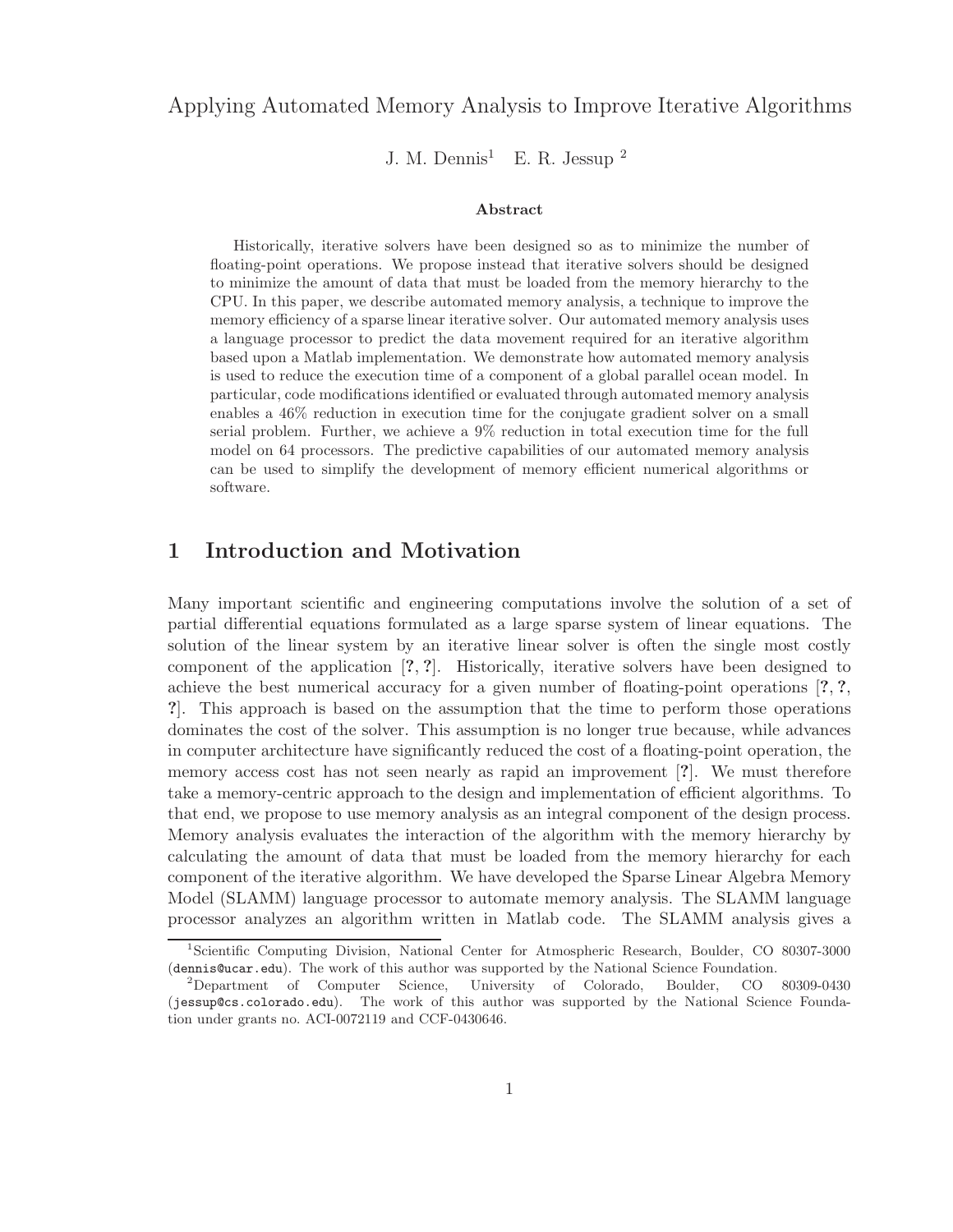prediction of the minimum required data movement for an efficient implementation of the algorithm in a compiled language.

Automated memory analysis provides both the ability to rapidly evaluate the memory efficiency of a particular design choice during the design phase and the ability to improve the memory efficiency of a pre-existing solver. We illustrate both applications by using SLAMM to reduce the execution time of the Parallel Ocean Program (POP) [?]. In Section ??, we provide the background for memory efficient programming and review related work. In Section ??, we describe POP, a parallel ocean model developed at Los Alamos National Laboratory. We describe the two-dimensional (2D) data structure it currently uses and an alternative one-dimensional (1D) data structure in Section ??. In Section ??, we describe memory analysis, a technique to calculate the amount of data that must be moved through the memory hierarchy for each component of an iterative algorithm. We describe manual memory analysis in Section ?? and automated memory analysis using SLAMM in Section ??. Finally, in Section ??, we demonstrate how SLAMM is used to increase the memory efficiency of the POP iterative solver and reduce execution time.

# 2 Background and Related Work

The creation of software that is both numerically and memory efficient  $[?,?,?,']$  is a nontrivial task that has not been done extensively or in a systematic fashion. We propose a technique to simplify the design and implementation of memory efficient software through automated memory analysis. Our automated memory analysis uses compiler techniques to evaluate an algorithm implemented in Matlab. We chose Matlab because it is a ubiquitous programming language in numerical analysis research. Matlab is popular because it allows for the rapid prototyping of numerical algorithms without the complexities of a compiled language like Fortran or C. The SLAMM language processor inputs Matlab code marked with SLAMM directives and outputs the same code with additional code blocks to perform memory analysis. Our work differs from the compilers described in  $[?,?,?,']$  because we do not convert Matlab to another language but rather analyze the code to determine its potential memory efficiency before implementation in a compiled language.

We focus our efforts on improving the execution rate of linear algebra algorithms that are typically memory bandwidth-limited. Memory bandwidth is the rate that data is moved through the memory hierarchy in units of cache-lines. We quantify the impact of memory bandwidth on a particular algorithm by comparing the total storage requirement of an algorithm as well as its working set size to the size of the cache. The total storage requirement is the total size in bytes of all variables required by an algorithm. The working set size is the size in bytes of all variables accessed during a particular section or phase of the algorithm. Different implementations of the same algorithm may have the same total storage requirement but may have significantly different working set sizes. The results of matching an algorithm's working set size to cache size can result in significant performance gains. For example, loop blocking [?, ?] of dense linear algebra, which breaks up larger code blocks or loops into smaller blocks in order to match working set size and cache size, is used in the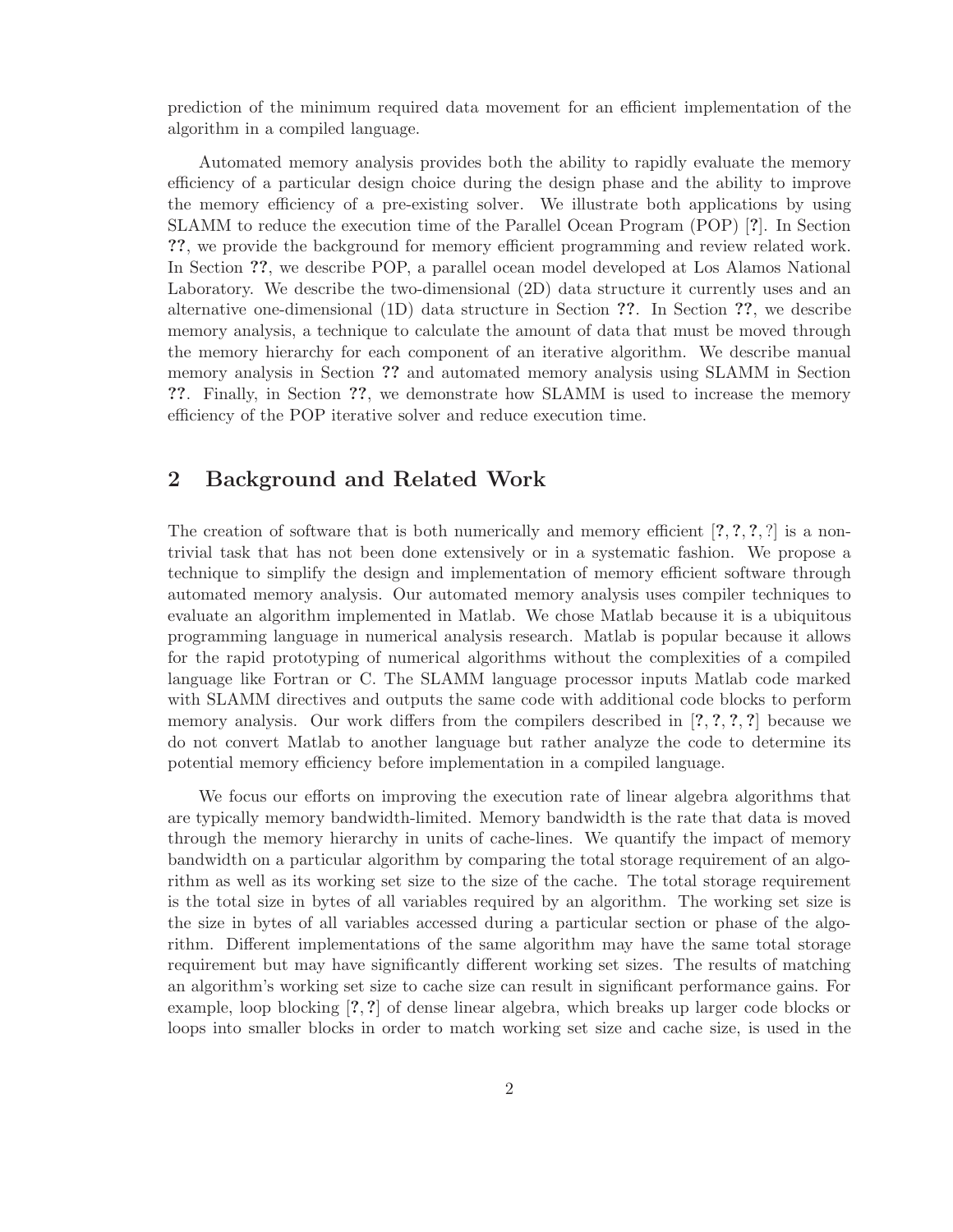optimized level 2 and 3 BLAS routines [?].

Several researchers have used compiler techniques to predict serial and parallel performance. Cascaval et al. [?] use the Polaris compiler to predict the performance of serial Fortran and C codes. Polaris-based predictions for execution time and cache miss-rates, which are fed back into the compiler to improve code optimization, are accurate to within an average of 20% error. C. van Gemund [?] use the PAMELA compiler to add symbolic cost expressions for data parallel problems, which, in combination with a simple machine model, allow it to predict execution time to within 10% error. Fahringer [?] developed the parameter-based performance prediction Tool  $(P^{3}T)$  which is integrated with Vienna Fortran compiler [?].

Unlike [?, ?, ?], SLAMM does not analyze Fortran or C source code but rather analyzes Matlab code. The use of Matlab allows the analysis of an algorithm before implementation in a compiled language. Analyzing an algorithm written in an interpreted high level language like Matlab provides an analysis that is not biased by the implementation details present in a Fortran or C version. This allows SLAMM to accurately predict the minimum possible data movement needed by an algorithm and compares it to the existing data movement. We do not develop a sophisticated analytical model of memory performance because the consumer of SLAMM's analysis is the developer of the algorithm. Specifically, we find that a simple model that predicts the amount of data loaded from L2 to L1 cache  $(Mbytes_{L1})$  is sufficient to provide valuable insight to the algorithm developer.

The performance of POP has been analyzed by several groups. Kerbyson [?] developed an analytical model of expected parallel performance. Snavely [?] employs a convolutionbased framework that uses hardware performance counts and MPI library traces to predict parallel performance. Our work does not specifically address parallel performance but rather concentrates on reducing data movement for a single component of the POP model.

### 3 Parallel Ocean Program

The Parallel Ocean Program (POP) [?] is a global ocean model developed at Los Alamos National Laboratory that is used extensively as the ocean component of the Community Climate System Model [?]. POP uses finite-difference for the baroclinic component of the timestep and a preconditioned conjugate gradient solver to solve for surface pressure in the barotropic component. Parallelism on distributed memory computers is supported through the Message Passing Interface (MPI) [?] standard.

We use POP version 2.0.1 [?] to examine data movement in the barotropic solver using the test and gx1v3 grids. The test grid is a coarse grid provided with the source code to facilitate the porting of POP to other compute platforms. The gx1v3 grid is higher resolution than the test grid with one degree resolution at the equator. POP using the gx1v3 grid represents 20% of the total compute cycles at the National Center for Atmospheric Research (NCAR) [?].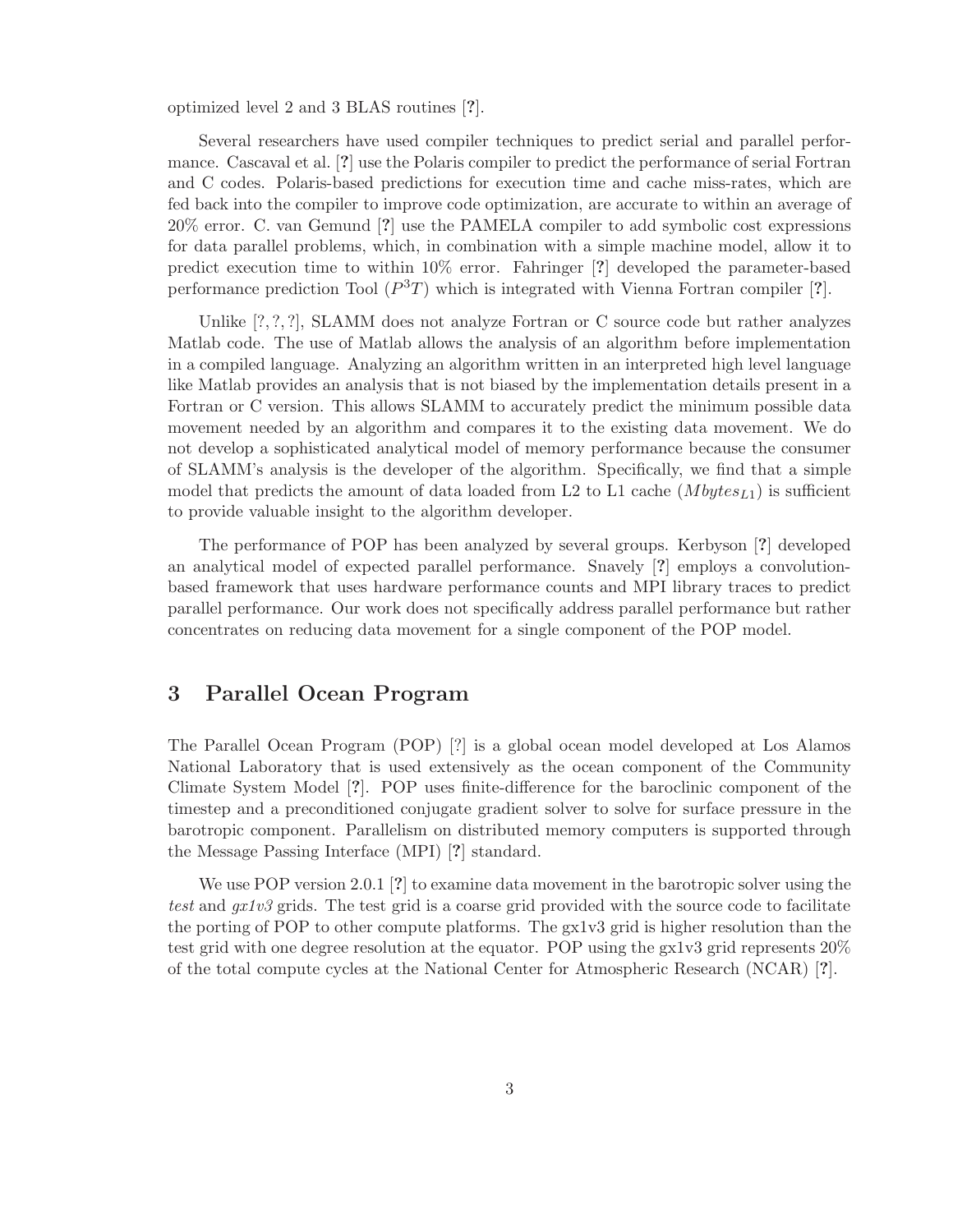#### 3.1 Existing data structure

POP uses a three-dimensional computational mesh. The horizontal dimensions are decomposed into logically rectangular two-dimensional (2D) blocks [?]. The computational mesh is distributed across multiple processors by placing one or more 2D blocks on each processor. There are km vertical levels associated with each 2D horizontal block. Blocks that do not contain any ocean points, or land blocks, are eliminated. Table ?? contains the dimensions of the test and  $gx1v3$  grids. The variables nx and ny are the global numbers of points in the x and y directions of the grid respectively. Table ?? also contains the block sizes *bsize*  $x$  and  $bsize_y$ , the number of blocks *nblocks*, and the numbers of ocean, land, and total points in the barotropic solver for several block size configurations. The block size parameters bsize\_x and bsize y correspond to the number of points in the x and y directions for each 2D block. Note that land block elimination reduces the number of  $20 \times 24$  blocks to 246 resulting in a reduction in the number of land points versus the  $40 \times 48$  configuration.

|       | grid                     |                            |         | # points |       |        |
|-------|--------------------------|----------------------------|---------|----------|-------|--------|
| name  | $nx \times ny \times km$ | $bsize\_x \times bsize\_y$ | nblocks | ocean    | land  | total  |
| test  | 192x128x20               | $16 \times 16$             | 92      | 15378    | 8174  | 23552  |
| gx1v3 | 320x384x40               | $40 \times 48$             | 64      | 86354    | 36526 | 122880 |
|       |                          | $20 \times 24$             | 246     | 86354    | 31726 | 118080 |

Table 1: Description of POP grids.

Figure ?? illustrates the gx1v3 grid decomposed into 2D blocks of size  $20 \times 24$ . The white area in Figure ?? represents land, while ocean is indicated by gray. The black lines in Figure ?? indicate the boundaries of the  $20 \times 24$  blocks. We next describe the form of the 2D data structure in greater detail.

Each 2D block contains  $\text{bsize}\_x \times \text{bsize}\_y$  internal grid points and a halo region of width nghost. The halo region is used to store grid points that are located in neighboring 2D blocks. Figure ?? illustrates the 2D data structure within the source code for the block from Figure ?? containing the Iberian peninsula. Note that the large white structure on the upper right side of the block in Figure ?? is the Iberian peninsula while the white structure in the lower right-side is the northern coast of Africa. For this particular block, only about 60% of the grid points represent ocean.

The matrix-vector multiply within the conjugate gradient solver is applied via a 9-point stencil. The code for the 9-point stencil is illustrated in Figure ??. To calculate point  $Y(i, j)$ , the nine points  $X(i, j)$ ,  $X(i, j+1)$ ,  $X(i, j-1)$ ,  $X(i+1, j)$ ,  $X(i-1, j)$ ,  $X(i+1, j+1)$ ,  $X(i+1, j-1)$ 1),  $X(i-1, j+1)$ , and  $X(i-1, j-1)$  are required along with the associated coefficient arrays  $A0, AN, AE, and ANE.$  The need for a halo region is apparent if we consider the calculation of the corner point  $Y(1,1)$ . We need among other points  $X(0,0)$  which is contained within the halo region. The primary advantage of the 2D data structure is that it provides a regular stride-one access for the matrix-vector multiply. The disadvantage of the 2D data structure is that it includes a large number of grid points that represent land. In effect, a number of explicitly stored zeros are added to the matrix. While it is possible to reduce the number of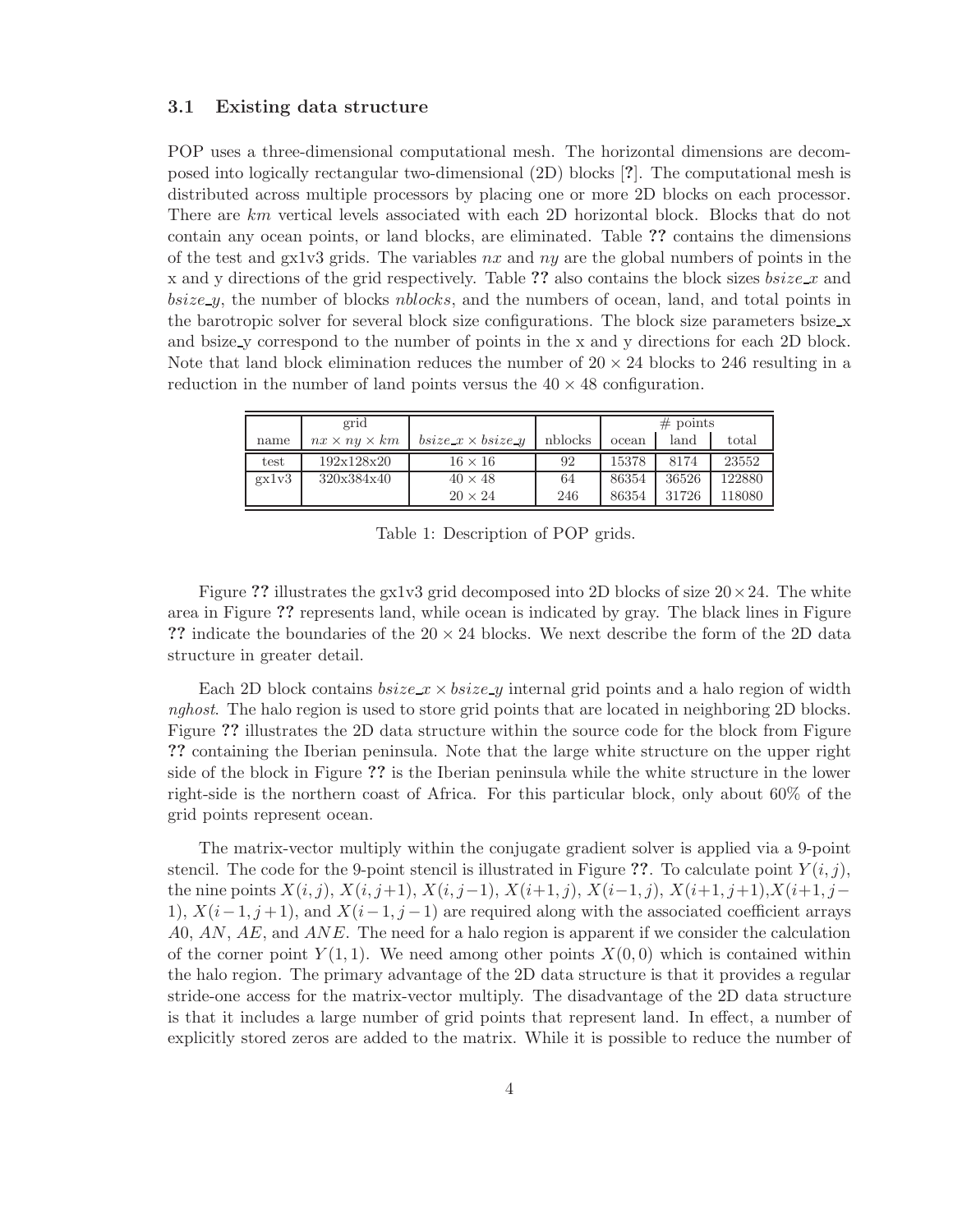

Figure 1: The POP gx1v3 grid, where white corresponds to land points, gray to ocean points, and superimposed lines indicate  $20 \times 24$  blocks.

excessive land points by reducing the block size, smaller blocks have a larger percentage of their total size dedicated to halo points. We present an alternative to the 2D data structure in the next section.

#### 3.2 An alternate data structure

We next describe a one-dimensional data structure that enables the elimination of a potentially large number of land points present in the 2D data structure. The 1D data structure consists of a 1D array of extent n. The first nActive elements in the 1D array correspond to active ocean points, while the remaining  $n - nActive$  points correspond to the off-processor halo needed by the 9-point stencil. In removing the excessive land points, the 1D data structure changes the form of the matrix-vector multiply. Indirect-addressing is now necessary to apply the operator matrix which is stored in a compressed sparse row format. The code for the matrix-vector multiply for the 1D data structure is provide in Figure ??. The need for the Mat%Ia and Mat%Ia index arrays has the potential to negate any reduction in data movement achieved by the elimination of land points. We demonstrate in the next section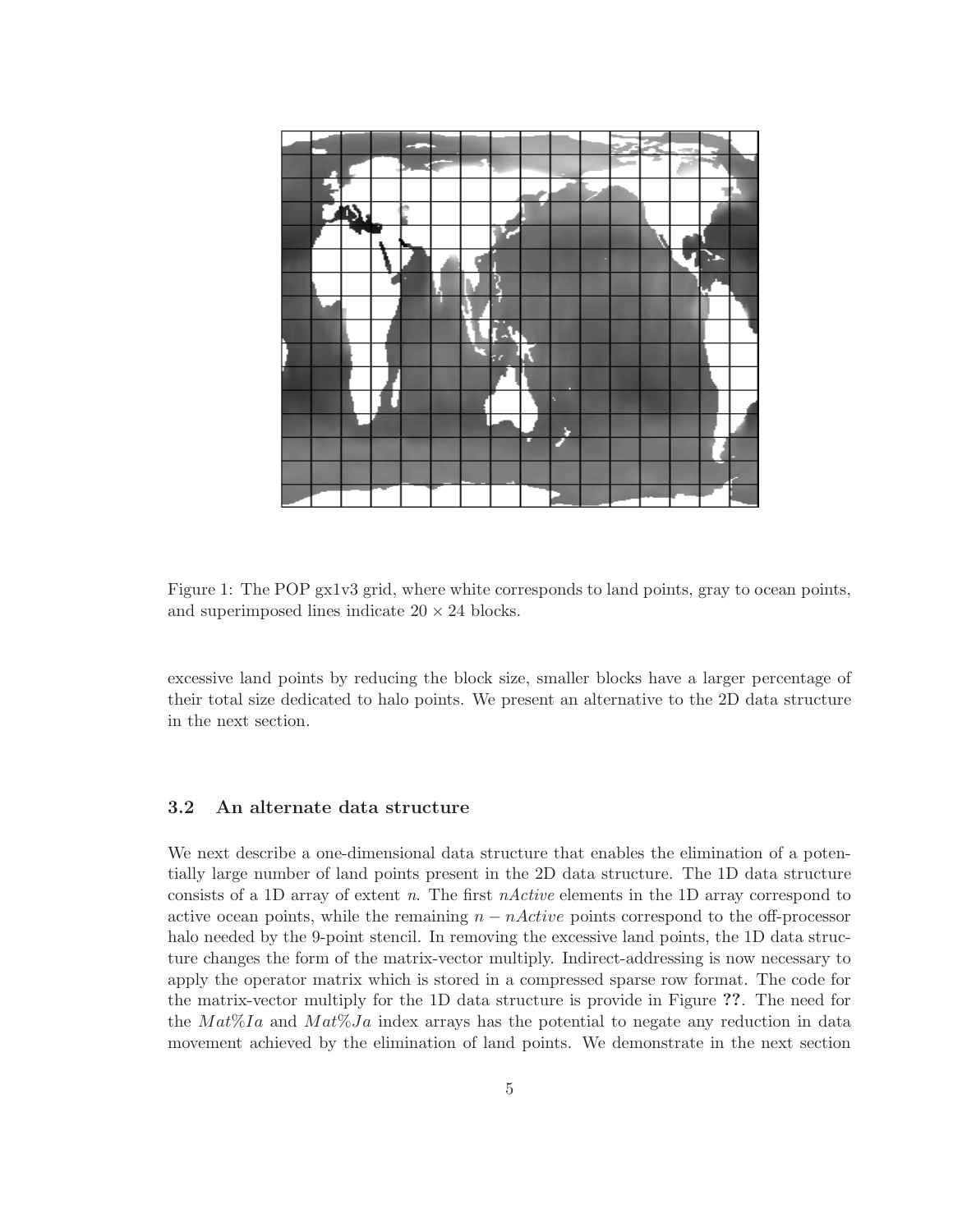

Figure 2: A  $20 \times 24$  block of the gx1v3 grid over Iberian peninsula. Note the presence of land and ocean points within the block.

how memory analysis is used to evaluate the impact of alternative data structures on data movement.

# 4 Memory Analysis

We next examine the process of memory analysis. Memory analysis examines the amount of data that must be loaded from the memory hierarchy to the CPU to perform an operation. Consider two fundamental linear algebra operations, a dot product and an AXPY. The dot product of two vectors  $\alpha = u'v$  where  $v, u \in \mathbb{R}^n$  and  $\alpha \in \mathbb{R}$  requires two vectors of length n. The amount of data that must be loaded from the memory hierarchy, or working set load size (WSL), is

$$
WSL^{DOT} = 2 n L_d, \tag{1}
$$

where  $L_d$  is the size of a double precision floating-point value in bytes. The AXPY operation  $u = u + \alpha v$ , where  $v, u \in \mathbb{R}^n$  and  $\alpha \in \mathbb{R}$ , requires two vectors of length n and a scalar. The working set size for an AXPY operation is

$$
WSL^{AXPY} = (2n+1)L_d,
$$
\n<sup>(2)</sup>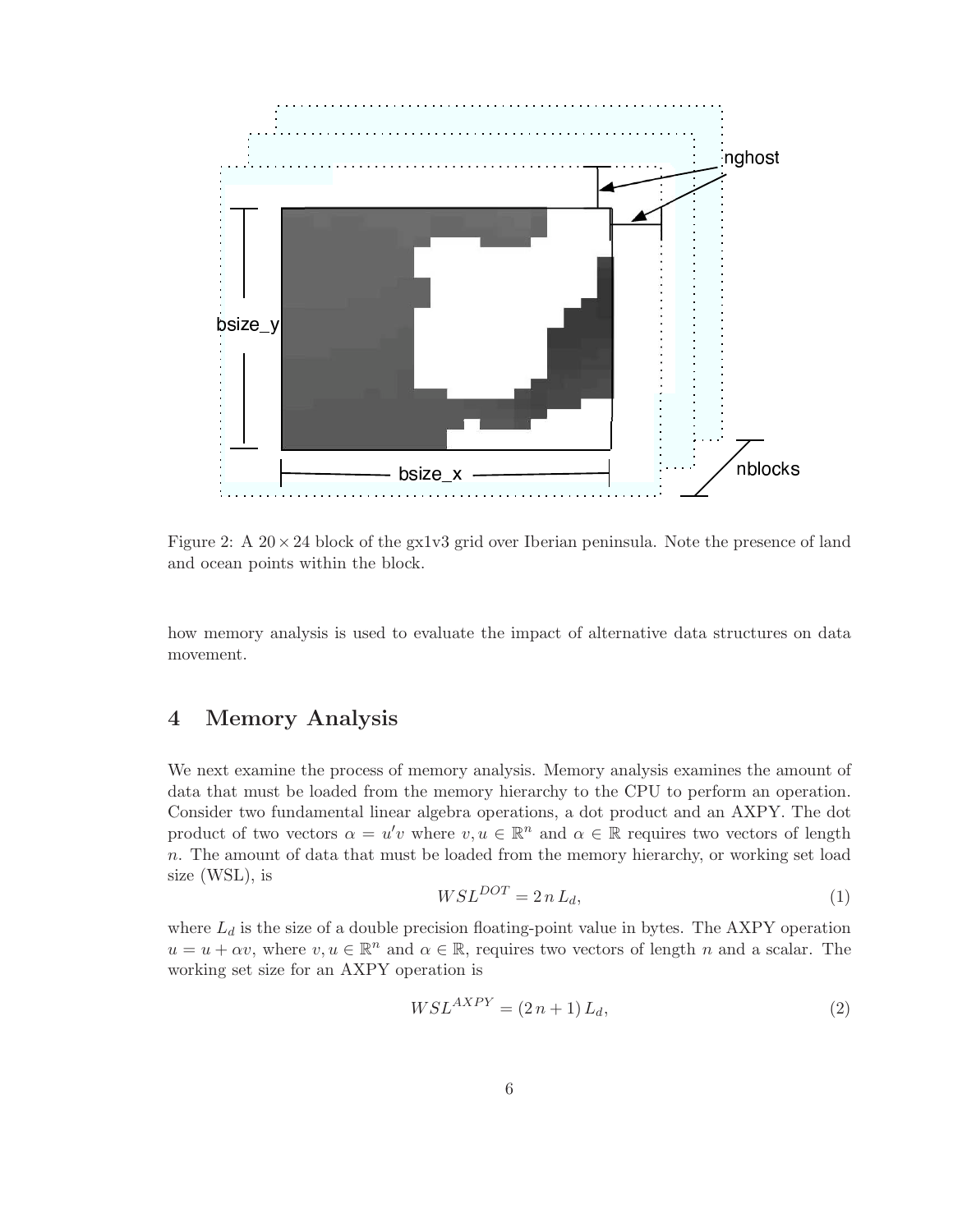```
do j=this_block%jb,this_block%je
do i=this_block%ib,this_block%ie
  Y(i,j) = A0 (i ,j ) *X(i, j) + kAN (i ,j )*X(i ,j+1) + &
             AN (i, j-1)*X(i, j-1) + kAE (i, j) *X(i+1, j) + &
             AE (i-1,j \rightarrow *X(i-1,j \rightarrow *k))ANE(i, j) *X(i+1, j+1) + &ANE(i, j-1)*X(i+1, j-1) + \&ANE(i-1,j )*X(i-1,j+1) + &ANE(i-1,j-1)*X(i-1,j-1)end do
end do
```
Figure 3: The barotropic operator in POP, implemented as a 9-point stencil using the twodimensional data structure.

```
is = Mat%Ia(1)do i=1,n2
  ie = Mat%Ia(i+1)tmp = 0.0do j=is,ie-1
         tmp = tmp + Mat<sub>W</sub>A(j)*X(Mat<sub>W</sub>A(j))enddo
  Y(i) = tmpis = ie
enddo
```
Figure 4: The barotropic operator in POP, implemented as compressed sparse row matrixvector multiply using the one-dimensional data structure.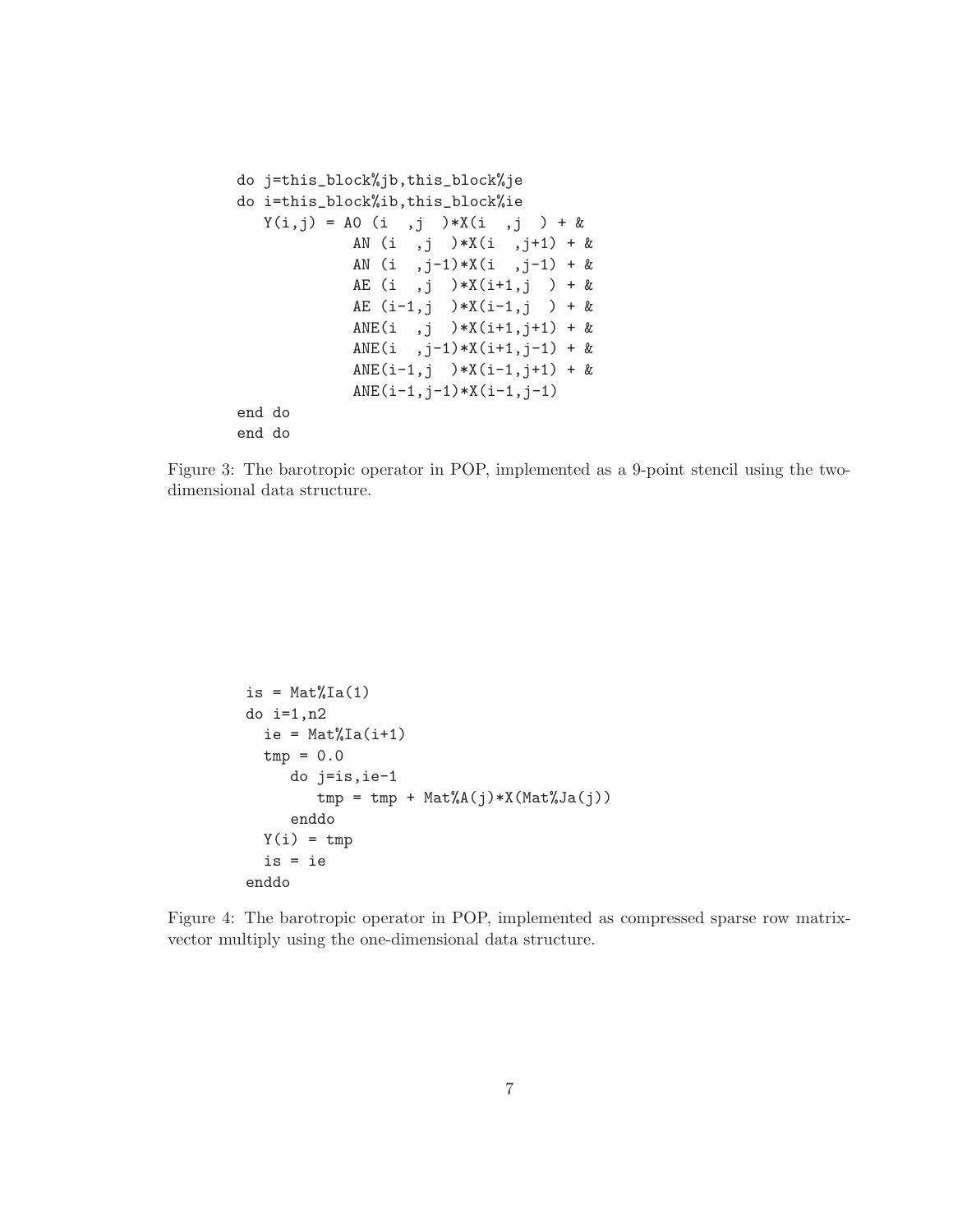|           | 1. $r_0 = b - Ax_0, p_0 = 0, \phi_0 = (r_0, r_0)$ |                                                       |
|-----------|---------------------------------------------------|-------------------------------------------------------|
|           | 2. for $j = 0, 1, \ldots$ until convergence       |                                                       |
| 3.        | $Mz=r_i$                                          | /* Apply Precon $*/$                                  |
| 4.        | $\phi_{j+1} = (r_j, z)$                           | /* dot product $*/$                                   |
| 5.        | $\beta = \phi_{i+1}/\phi_i$                       |                                                       |
| 6.        | $p_{i+1} = z + \beta p_i$                         | $/*$ AXPY $*/$                                        |
| 7.        | $q = Ap_{i+1}$                                    | $/*$ MxV $*/$                                         |
| 8.        | $\delta = (p_{i+1}, q)$                           | $\frac{1}{\sqrt{2}}$ dot product $\frac{1}{\sqrt{2}}$ |
| 9.        | $\alpha = \phi_{i+1}/\delta$                      |                                                       |
| 10.       | $x_{j+1} = x_j + \alpha p_{j+1}$                  | $/*$ APXY $*/$                                        |
| 11.       | $r_{j+1} = r_j - \alpha p_{j+1}$                  | $/*$ AXPY $*/$                                        |
| $12.$ end |                                                   |                                                       |

Figure 5: Preconditioned Conjugate Gradient (PCG) algorithm.

The derivation of equations (??) and (??) is an example of manual memory analysis. While manual memory analysis is trivial for simple linear algebra operations, its complexity grows if we extend the technique to an entire iterative algorithm. We describe manual memory analysis of a complete iterative algorithm in Section ??, followed by our automated memory analysis procedure in Section ??.

#### 4.1 Manual Memory Analysis

We focus on the preconditioned conjugate gradient (PCG) iterative solver used by POP [?] to update the ocean surface pressure at each timestep. In Figure ??, we provide a common form of the PCG solver. Iterative solvers are composed of basic linear algebra operations. Thus, we compute the working set load size of the solver from the working set load size of its constituent operations. In Table ??, we provide the working set sizes for each line of the PCG algorithm in Figure ??. Note that the PCG algorithm requires several dot products (DOT) and axpy operations (AXPY), a single sparse matrix-vector product (MxV), and the application of the preconditioner (Precon) for each iteration.

We first determine the working set load size for the sparse matrix-vector multiply for the 2D and 1D data structures, followed by the application of the preconditioner. First, consider the matrix-vector multiply for the 2D data structure. The working set load size (WSL) of a matrix-vector multiply  $y = Ax$ , where A is a sparse coefficient matrix, is

$$
WSL = sizeof(y) + sizeof(x) + sizeof(A),
$$
\n(3)

where sizeof() is a function that returns the size of its argument in bytes. An examination of Figure ??, which contains the code for the matrix operator for the 2D data structure, indicates that arrays A0, AN, AE, and ANE form the coefficient matrix A. Because  $sizeof(A)$  $4 \cdot sizeof(x)$ , we use (??) to calculate working set load size for the 2D matrix-vector product

$$
WSL_{2D}^{MxV} \equiv (2 n_{2D} + 4 n_{2D}) L_d = 6 n_{2D} L_d, \tag{4}
$$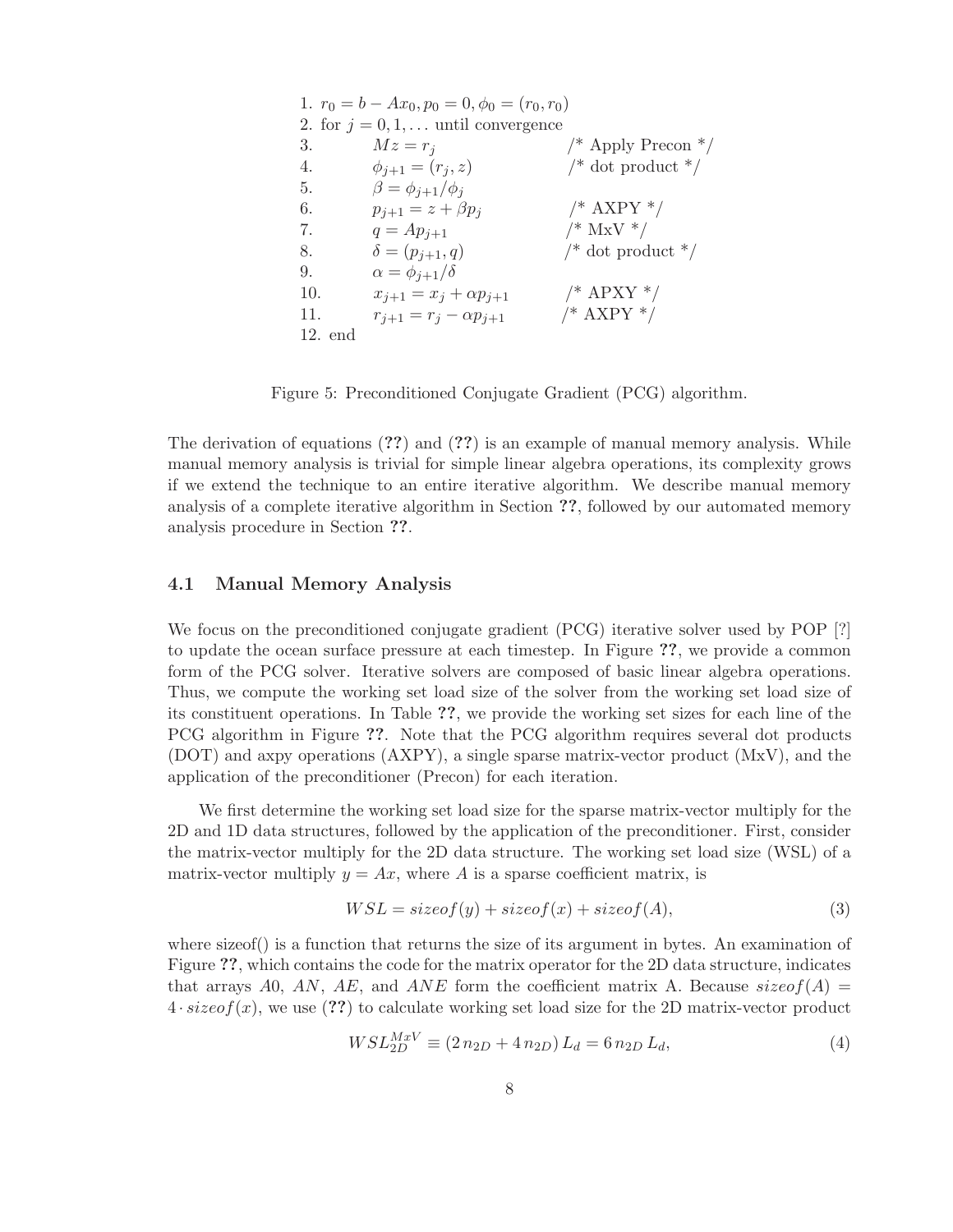| Line     | Operation          | WSL (bytes)      |
|----------|--------------------|------------------|
| 3        | Precon             | varies           |
| 4        | $\overline{D}OT()$ | $2 n L_d$        |
| 6        | AXPY()             | $(2 n + 1) L_d$  |
| 7        | MxV()              | varies           |
| 8        | $\overline{D}OT()$ | $2 n L_d$        |
| 10       | AXPY(              | $(2 n + 1) L_d$  |
| 11       | AXPY(              | $(2 n + 1) L_d$  |
| $2 - 12$ | <b>TOTAL</b>       | $(10 n + 3) L_d$ |
|          |                    | $+WSL^{MxV}$     |
|          | for 1 iteration    | $+WSL^{Precon}$  |

Table 2: Working set sizes (WSL) for each line of the PCG algorithm in Figure ??

where

$$
n_{2D} = nblocks \cdot (bsize\_x + 2 \cdot nghost) (bsize\_y + 2 \cdot nghost).
$$

The WSL for the matrix-vector multiply for the 1D data structure is different than for the 2D data structure because  $sizeof(A)$  is different. In the case of the 1D data structure, we must account for both the number of non-zero entries and the size of the indirect addressing arrays. The  $WSL_{1D}^{MxV}$  is therefore

$$
WSL_{1D}^{MxV} \equiv (nnz_{1D} + 2 n_{1D}) L_d + (nnz_{1D} + n_{1D}) L_i
$$
\n(5)

where  $n_{1D}$  is the number of ocean points from column 5 of Table ??,  $nnz_{1D}$  is the number of nonzero values in the matrix  $Mat\%A$  in Figure ??, and  $L_i$  is the size of an integer in bytes.

We next calculate the working set load size for the application of the preconditioner. Because POP uses a scaled diagonal preconditioner,

$$
WSL^{Precon} = 2 n L_d. \tag{6}
$$

Using equations  $(??)$ ,  $(??)$ , and  $(??)$  and the equations provided in Table  $??$  we can calculate the working set load sizes for both the 2D and 1D based solvers. Deriving and evaluating the analytical expression for data movement in this way is a time consuming, laborious, and error prone process that can be automated using language processing techniques. In the next section we describe the automated memory analysis procedure which greatly simplifies memory analysis.

#### 4.2 Automated Memory Analysis

We next describe how the sparse linear algebra memory model (SLAMM) language processor is used to automate the memory analysis procedure. We use the dot product described in Section ?? as an example. Figure ?? contains a Matlab code that calculates the dot product of two vectors  $u, v \in \mathbb{R}^n$ . Note that lines 2 and 4 in Figure ?? are the Matlab code to initialize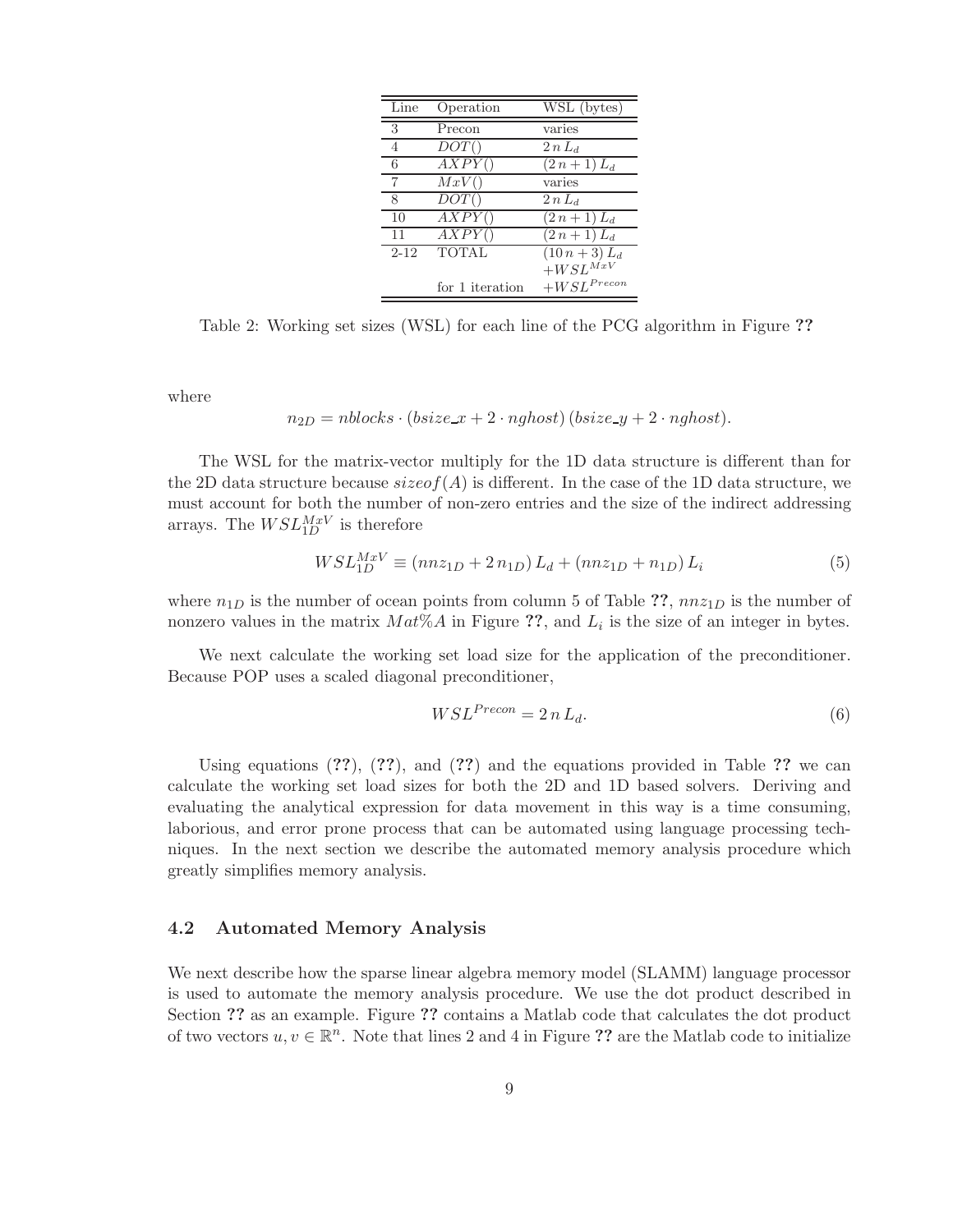| %SLM start caseStudy;                     | % line 1 |  |
|-------------------------------------------|----------|--|
| $n=200$ ; $u=rand(n,1)$ ; $v=rand(n,1)$ ; | % line 2 |  |
| %SLM start dotprod;                       | % line 3 |  |
| alpha=u'*v                                | % line 4 |  |
| %SLM end dotprod;                         | % line 5 |  |
| %SLM print dotprod;                       | % line 6 |  |
| %SLM end caseStudy;                       | % line 7 |  |

Figure 6: Matlab code that computes the dot product of two vectors with SLAMM directives.

|  | SLAMM Memory Analysis for Body: dotprod                |            |       |  |        |  |                          |  |
|--|--------------------------------------------------------|------------|-------|--|--------|--|--------------------------|--|
|  | TOTAL: Storage Requirement Kbytes (SR) : 3.13          |            |       |  |        |  |                          |  |
|  | TOTAL: Loaded from L2 -> L1 Kbytes (WSL): 3.12 +- 0.00 |            |       |  |        |  |                          |  |
|  |                                                        |            | DGEMM |  | Kbytes |  | $: 0.00 \leftarrow 0.00$ |  |
|  |                                                        | Sparse Ops |       |  | Kbytes |  | $: 0.00 \leftarrow 0.00$ |  |

Figure 7: The SLAMM generated predictions for dot product code in Figure ??.

and calculate the dot product, respectively. The remaining lines in Figure ?? with the prefix %SLM are directives that control the SLAMM language processor. Lines 1 and 7 delineate the beginning and end of a body of Matlab code. Lines 3 and 5 also delineate a body of code and identify it with the symbolic name *dotprod*. Line 6 is a SLAMM directive requesting the printing of the memory analysis of the dotprod code block.

Based on the input Matlab code in Figure ??, the SLAMM language processor analyzes and generates modified output code which contains both the original code and new blocks of code that calculate memory usage properties. Figure ?? shows the resulting automated memory analysis of code body dotprod from Figure ??. Note that the total storage requirement (SR) and the working set load size (WSL) are printed in Kbytes. SLAMM separately indicates the component of data movement due to dense matrix-matrix multiplication, indicated by DGEMM, as well as sparse matrix operations. We differentiate between the different components of WSL to indicate the fraction of the algorithm that might benefit from specific optimization techniques like the use of an optimized DGEMM subroutine. Fundamentally, the SLAMM language processor derives and evaluates equation (??) automatically. While automated memory analysis is certainly not necessary for a simple operation like a dot product, its advantages become apparent when it is applied to a complete iterative algorithm that may contain a large number of linear algebra operations. We demonstrate the application of automated memory analysis to evaluate the memory efficiency of the POP preconditioned conjugate gradient solver in the next section.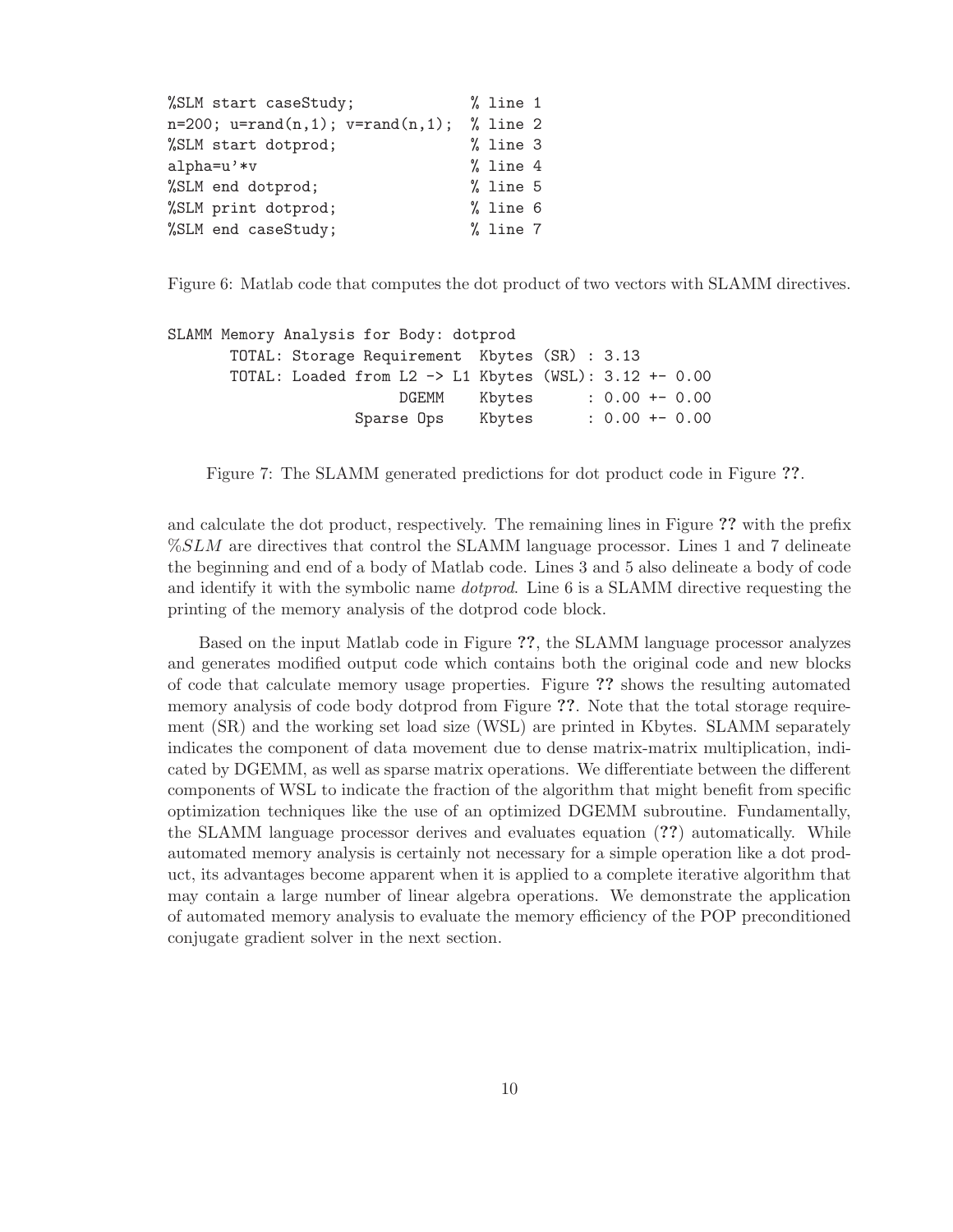# 5 Results

Automated memory analysis can be used to evaluate a design decision before implementation in a compiled language and to evaluate the quality of a particular implementation. We first demonstrate how automated memory analysis is used to evaluate the choice of data structure for POP. We implement the PCG algorithm of Figure ?? in Matlab using both the 2D and 1D data structures described in Sections ?? and ??, respectively. Using the SLAMM directives described in the previous section, we delineate one iteration of the PCG algorithms. The predicted data movement  $(WSL_P)$  for the 2D data structure (PCG2+2D) and the 1D data structure version (PCG2+1D) for the test grid are provided in the second column of Table ??. SLAMM predicts that the use of the 1D data structure would reduce the amount of data loaded from the L2 to the L1 cache ( $M bytes_{L1}$ ) by  $34\%$  versus the existing 2D data structure.

| Solver                     |         | version | Ultra II |          | POWER4  |          | R14K    |          |
|----------------------------|---------|---------|----------|----------|---------|----------|---------|----------|
| Implementation             | $WSL_P$ |         | $WSL_M$  | error    | $WSL_M$ | error    | $WSL_M$ | error    |
| $PCG2+2D$                  | 4902    | v1      | 5163     | $5.3\%$  | 5068    | $3.4\%$  | 5728    | 16.9%    |
|                            |         | v2      | 4905     | $0.1\%$  | 4865    | $-0.7\%$ | 4854    | $-1.0\%$ |
| $\overline{PCG2+1D}$       | 3218    |         | 3164     | $-1.7\%$ | 3335    | $3.7\%$  | 3473    | $7.9\%$  |
| Reduction in $Mbytes_{L1}$ | 34\%    |         | 39%      |          | 34%     |          | 39%     |          |

Table 3:  $Mbytes_{L1}$  for a single iteration of preconditioned conjugate gradient solver in POP using the test grid. The values of  $WSL_P$  and  $WSL_M$  are in Kbytes.

To compare SLAMM-predicted to measured data movement, we instrumented each version of the solvers with a locally developed performance profiling library (Htrace), which is based on the PAPI [?] hardware performance counter API. Htrace calculates data movement by tracking the number of cache lines moved through the different components of the memory hierarchy. We focus on three primary microprocessor compute platforms that provide counters for cache lines loaded from the memory hierarchy to the L1 cache: Sun Ultra II [?] (Ultra II), IBM POWER 4 [?] (POWER4), and MIPS R14K [?]  $(R14K)$ . A description of the cache configurations for each compute platform is provided in Table ??.

| <b>CPU</b><br>Company | Ultra II<br><b>SUN</b> | POWER4<br><b>IBM</b> | R14K<br>SGI |
|-----------------------|------------------------|----------------------|-------------|
| Mhz                   | 400                    | 1300                 | 500         |
| L1 Data-cache         | 32KB                   | 32KB                 | 32KB        |
| $L2$ cache            | 4 MB                   | 1440 KB              | 8 MB        |
| $L3$ cache            |                        | 32 MB                |             |

Table 4: Description of the microprocessor compute platforms and their cache configurations.

The measured data movement  $(WSL_M)$  or  $Mbytes_{L1}$  the amount of data loaded from the L2 to the L1 cache for the existing 2D data structure implementation  $(PCG2+2D \text{ v1})$ , an optimized 2D version (PCG2+2D v2), and the 1D version are provided for each of the compute platforms in Table ??. We measure 10 iterations and report the average measured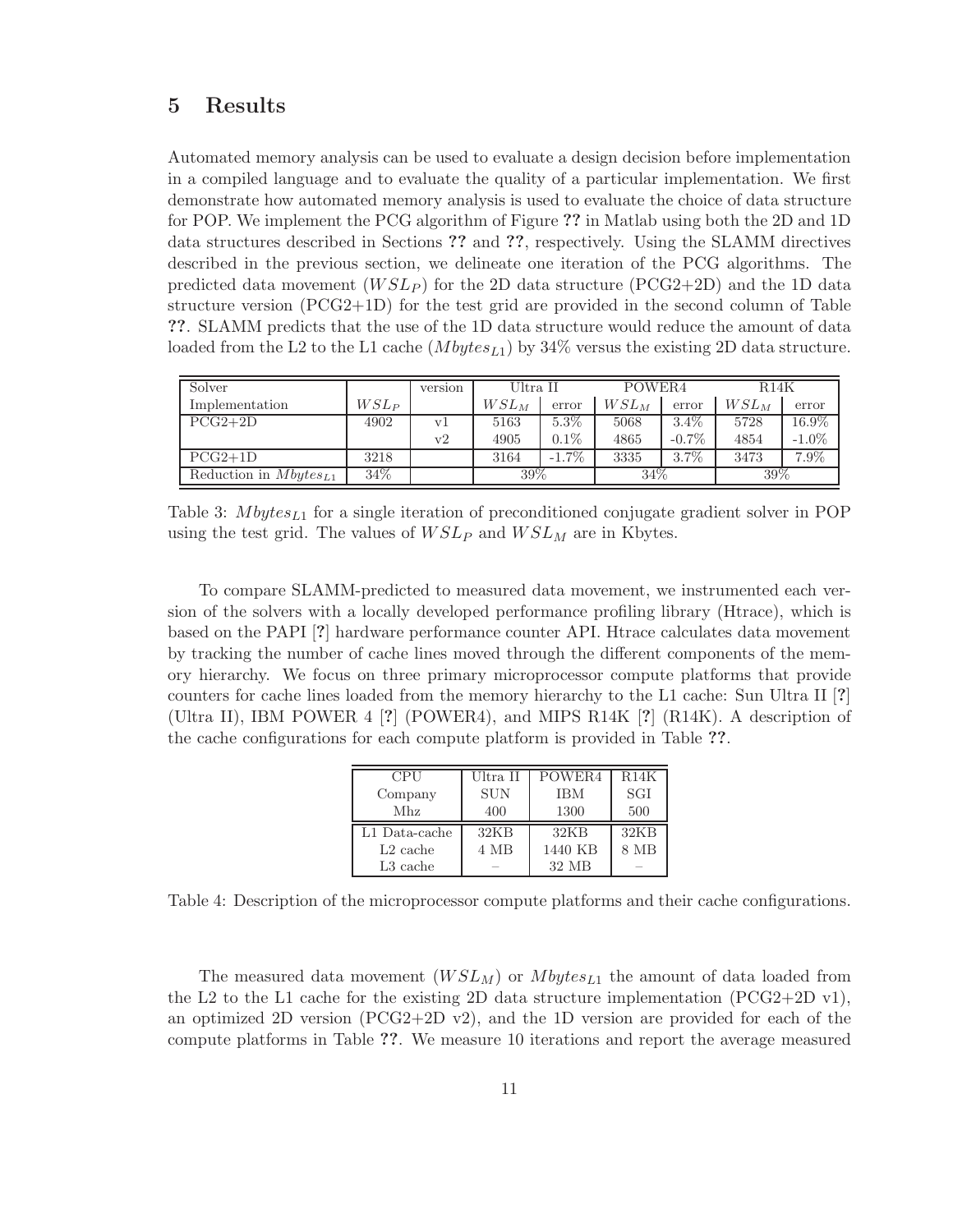```
! ===============================
! code block: solver v1
! ===============================
do iblock=1,nblocks
     P(:,:,iblock) = Z(:,:,iblock) + P(:,:,iblock)*betaQ = operator(P, iblock)WORKO(:,:,\text{iblock}) = Q(:,:,\text{iblock})*P(:,:,\text{iblock})enddo
delta=global_sum(WORK0,LMASK)
! ===============================
! code block: solver v2
! ===============================
delta_local=0.d0
do iblock=1,nblocks
     P(:,:,\text{iblock}) = Z(:,:,\text{iblock}) + P(:,:,\text{iblock}) * \text{beta}Q = operator(P, iblock)WORKO = Q(:,:,iblock)*P(:,:,iblock)delta_local = delta_local + local_sum(WORK0,LMASK(:,:,iblock))
enddo
delta=gsum(delta_local)
```
Figure 8: A code block that implements lines 6 to 8 of the PCG algorithm in Figure ?? for the v1 and v2 solvers.

data movement. While the discrepancies between the measured and predicted WSL for the PCS2+2D v1 solver are minimal for both the Ultra II and POWER4 platforms, the measured value of 5728 Kbytes for the R14K is 17% greater than the predicted value of 4902 Kbytes. The difference in data movement between the three compute platforms may be due to additional code transformations performed by the Ultra II and POWER4 compilers. That the PCG2+2D v1 solver is loading 17% more data from the memory hierarchy than necessary on the R14K is an indication that it is possible to improve the quality of the implementation.

An examination of the source code for the PCG2+2D v1 solver indicates that a minor change to the dot product calculation reduces data movement. Code blocks that correspond to lines 6 to 8 of the PCG algorithm in Figure ?? for the v1 and v2 versions of the solver are provided in Figure ??. The function operator applies the 9-point stencil from Figure ??, and the array LMASK is an array that masks out points that correspond to land points. In version v1 of the do loop, a temporary array WORK0 is created that contains the pointwise product of two vectors Q and P. Outside the do loop, the product of LMASK and the WORK0 array is calculated by *global\_sum* to complete the dot product. If the size of data accessed in the do loop is larger than the L1 cache, then a piece of the WORK0 array at the end of the do loop is no longer located in the L1 cache and must be reloaded to complete the calculation.

In version v2 of the do loop, in Figure ??, a scalar temporary *delta*-local is added to accumulate each block's contribution to the dot product of Q and P. An additional function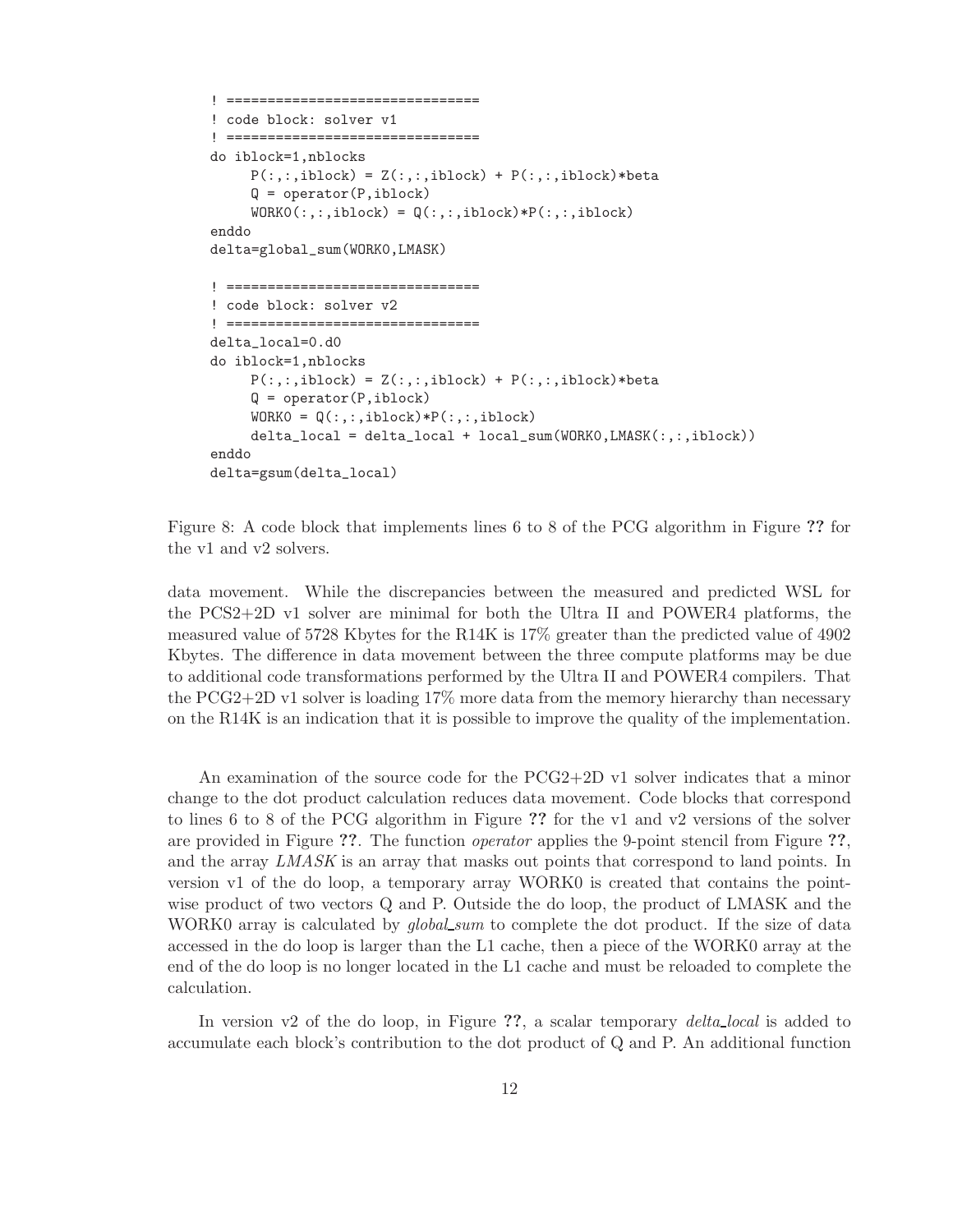local sum is used that applies the land mask to complete the dot product. Finally, we replace the function global sum with a call to *gsum*. The subroutine gsum, when executed on a single processor, is an assignment of delta local to delta. Because version v2 of the code block does not access WORK0 outside the do loop, it potentially reduces data movement.

Both dot product calculations (lines 4 and 8 of Figure ??) in the PCG algorithm were rewritten to create the v2 solver. The  $WSL_M$  values in Table ?? for the v1 and v2 versions of the PCG2+2D solver on the R14K indicate that the rearranged dot product calculations reduce data movement by 18%. Note, that data movement is also reduced on the Ultra II and POWER4 platforms but to a lesser extent.

The previous description is a demonstration of how SLAMM is used to guide performance tuning. Table ?? also provides the relative error between predicted and measured data movement for the solvers. SLAMM predicts data movement to within an average error of  $0.6\%$  for the PCG2+2D v2 solver and within  $4.4\%$  for the PCG2+1D solver. We provide the actual percentage reductions in data movement for the 1D versus 2D solver for each compute platform. Table ?? indicates that the actual percentage reductions in data movement are very similar to the predicted reductions. Table ?? clearly demonstrates that is is possible for automated memory analysis to accurately predict the amount of data movement required for an algorithm. Such a capability provides a priori knowledge of the memory efficiency of a particular design choice before implementation in a compiled language.

We next examine the impact of reducing data movement on execution time. The timestep of POP includes a baroclinic and a barotropic component. The barotropic component is composed of a single linear solver for surface pressure. We execute POP using the test grid on a single processor of each compute platform for a total of 20 timesteps. This configuration requires an average of 69 iterations of the PCG algorithm per timestep. In Table ??, we provide the barotropic execution time in seconds using the three implementations of the solver. We include the execution time for the initial implementation of the solver using 2D data structures to accurately reflect the overall impact automated memory analysis has on execution time. Note that the PCG1+1D solver consistently has a lower execution time than either of the 2D data structure based solvers. The last row in Table ?? contains the percentage reduction in barotropic execution time for the PCG2+2D v1 versus the PCG2+1D solver. Table ?? indicates that code modifications either evaluated or identified by automated memory analysis reduce execution time by an average of 46%. Curiously, a comparison of Tables ?? and ?? indicates that the percentage reduction in execution time is even larger than the percentage reduction in data movement. This discrepancy may be due to improved compiler optimization for the greatly simplified PCG2+1D solver.

We next examine the impact of the 1D data structures on parallel execution time using the gx1v3 grid. We use the generalized gather-scatter routines of Tufo-Fischer [?] to provide parallel execution under MPI for the 1D version of the solver. In addition to the two dot product PCG gradient algorithm (PCG2) in Figure ??, POP also provides a single dot product PCG algorithm (PCG1) [?]. The PCG1 algorithm provides a performance advantage for parallel execution because it eliminates one of the distributed dot production calculations. Because we want to realistically estimate the impact the 1D data structure has on execution time, we provide timing results for both PCG algorithms using the 2D and 1D data structures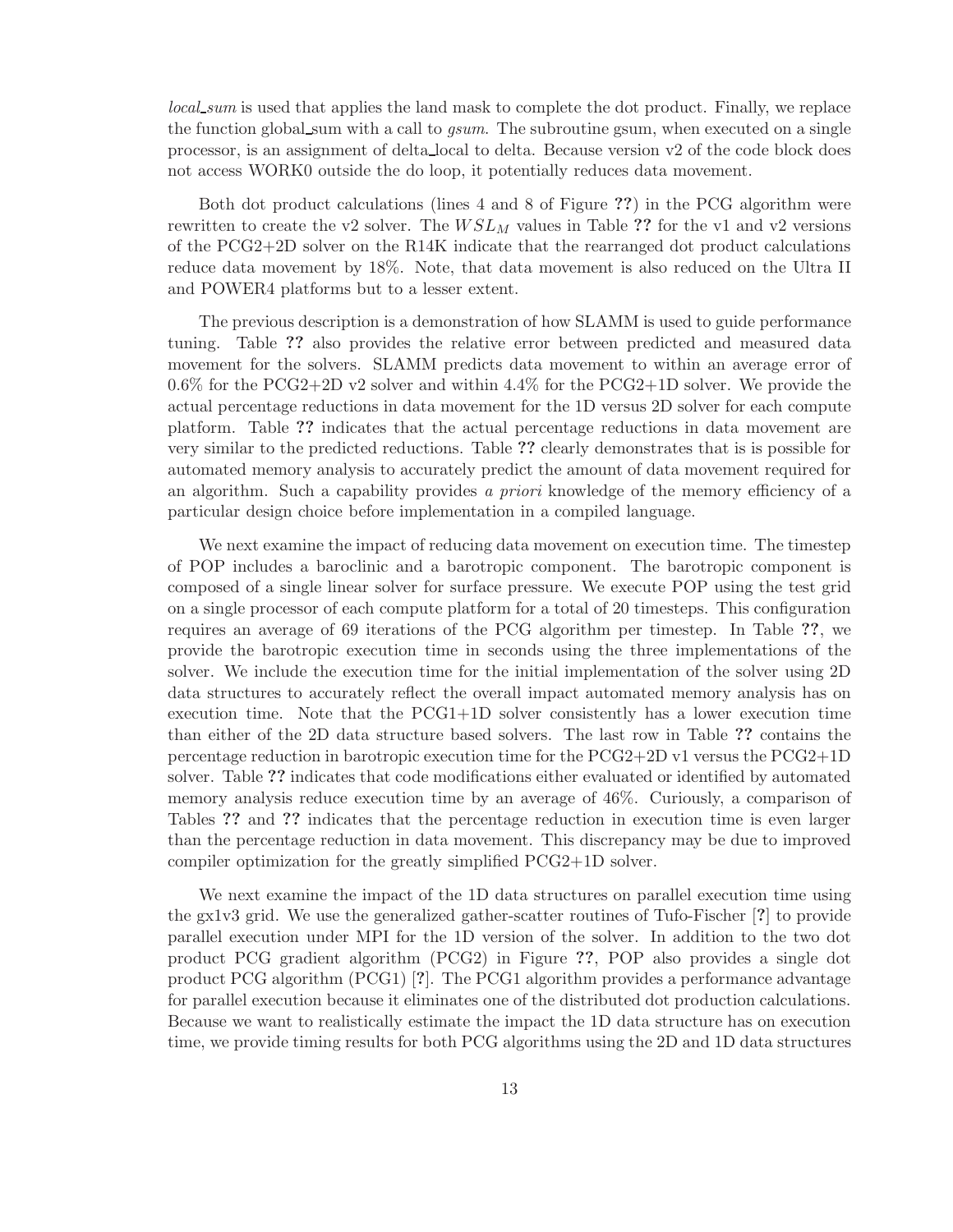| Solver         |          |        |      |
|----------------|----------|--------|------|
| implementation | Ultra II | POWER4 | R14K |
| $PCG2+2Dv1$    | 21.17    | 4.57   | 8.58 |
| $PCG2+2D v2$   | 20.49    | 4.01   | 7.97 |
| $PCG2+1D$      | 12.74    | 2.11   | 4.61 |
| Reduction      | 39%      | 54%    | 46%  |

Table 5: Barotropic execution time for 20 timesteps of POP in seconds using the test grid on a single processor.

in Table ??.

We execute POP on 64 IBM POWER4 processors for a total of 200 timesteps, with an average 151 iterations per timestep. The total execution time in seconds for the four solver implementations is provided in Table  $\mathsf{??}$ . These results indicate that use of the PCG1+1D solver versus the PCG1+2D solver reduces total POP execution time by 9%. A 9% reduction in total execution time of POP is significant because it has been extensively studied and optimized [?, ?]. Further, POP consumes approximately 2.4 million CPU hours every year at NCAR. A 9% reduction is execution time eliminates the need for 216,000 CPU hours per year.

|                  | Solver Implementation |                                               |      |      |  |  |  |  |  |
|------------------|-----------------------|-----------------------------------------------|------|------|--|--|--|--|--|
|                  |                       | $PCG2+2D v1$ $PCG1+2D v1$ $PCG2+1D$ $PCG1+1D$ |      |      |  |  |  |  |  |
| total time (sec) | 86.2                  | 81.5                                          | 78.8 | 73.9 |  |  |  |  |  |

Table 6: Total execution time for 200 timesteps with gx1v3 grid on 64 POWER4 processors.

# 6 Conclusion

We demonstrate how automated memory analysis is used to performance tune the Parallel Ocean Program. We automate memory analysis using the SLAMM language processor which accurately predicts the amount of data loaded from the L2 to L1 cache to within a relative error of 10%. The accurate predictive capability of SLAMM enables the identification of excessive data movement in the existing 2D data structure based solver, and it allows us to evaluate the use of an alternative 1D data structure. We observe that the SLAMM predicted reduction in data movement for the 1D versus the 2D solver is 34% and compares favorably with a measured  $36\%$  reduction. The reduction in data movement results in an average  $46\%$ reduction in single processor execution time. Finally we demonstrate how use of the 1D data structure reduces total execution time of POP on 64 processors using a 1 degree resolution grid by 9% which represents a substantial savings in compute time.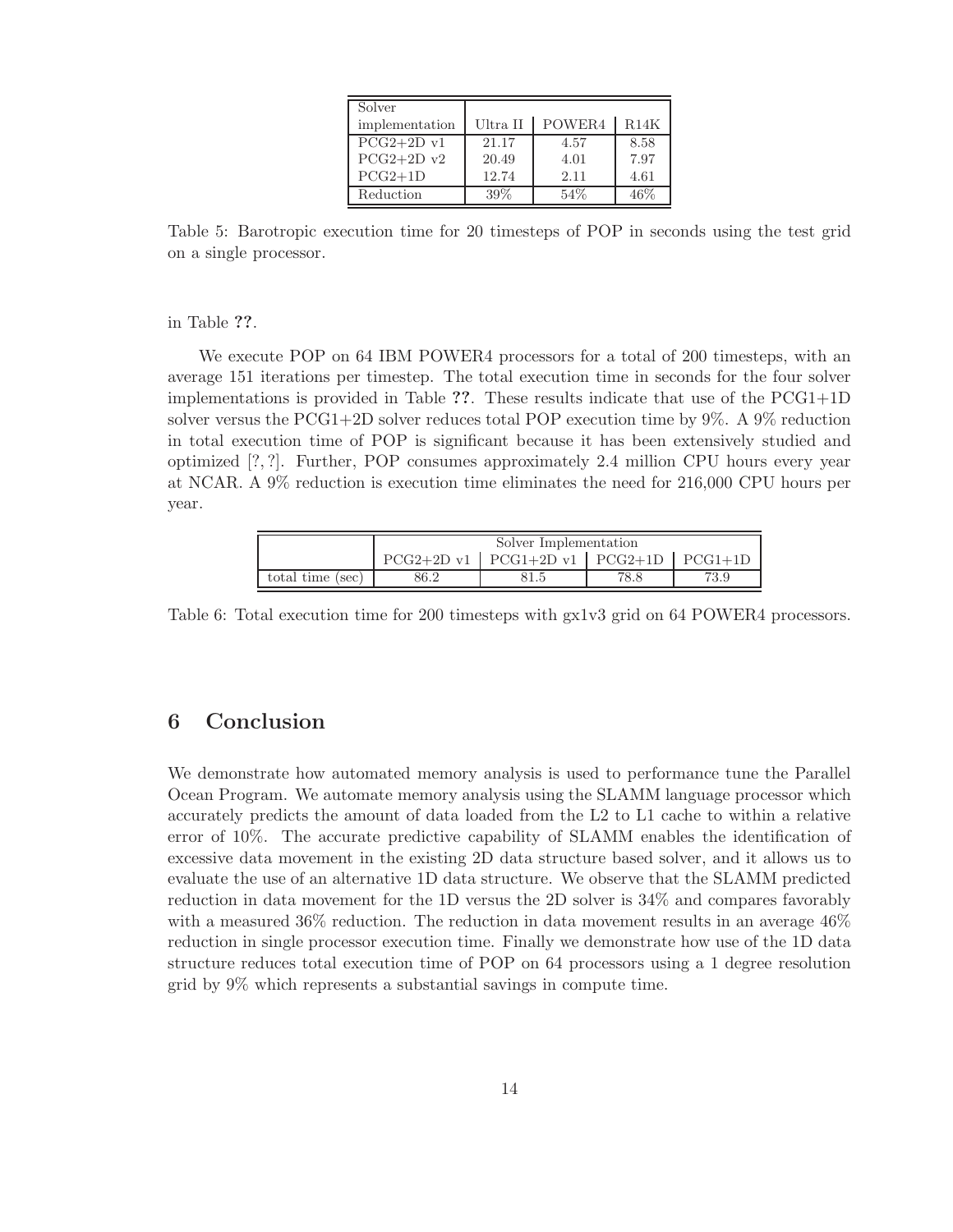# References

- [1] A. H. Baker, J. M. Dennis, and E. R. Jessup. On improving linear solver performance: A block variant of GMRES. SIAM J. of Sci. Comput., 27(5):1608–1628, 2006.
- [2] P. Banerjee, N. Shenoy, A. Choudhary, S. Hauck, C. Bachmann, M. Haldar, P. Joisha, A. Jones, A. Kanhare, A. Nayak, S. Peiriyacheri, M. Walken, and D. Zaretsky. A MATLAB compiler for distributed, heterogeneous, reconfigurable computing systems. In Int. Symp. on FPGA Custom Computing Machines (FCCM-2000), page 39, Napa Valley, Ca, April 2000.
- [3] S. Behling, R. Bell, P. Farrell, H. Holthoff, F. O'Connell, and W. Weir. The POWER4 Processor Introduction and Tuning Guide. IBM Redbooks, November 2001.
- [4] S. Benkner. VFC: The Vienna Fortran Compiler. Scientific Programming, 7(1):67–81, 1999.
- [5] T. Bettge, 2006. Personal Communication.
- [6] Steve Carr and Ken Kennedy. Blocking linear algebra codes for memory hierarchies. In Proceedings of the Fourth SIAM Conference on Parallel Processing for Scientific Computing, pages 400–405. SIAM, 1989.
- [7] C. Cascaval, L. DeRose, D. Padua, and D. Reed. Compile-time based performance prediction. In Proc. LCPC Workshop, pages 365–379, 1999.
- [8] A. T. Chronopoulos and C. W. Gear. S-step iterative methods for symmetric linear systems. Journal of Computational and Applied Mathematics, 25:153–168, 1989.
- [9] W. D. Collins, C. M. Bitz, M. L. Blackmon, G. B. Bonan, C. S. Bretherton, J. A. Carton, P. Chang, S. C. Doney, J. J. Hack, T. B. Henderson, J. T. Kiehl, W. G. Large, D. S. McKenna, B. D. Santer, and R. D. Smith. The community climate system model: CCSM3. Journal of Climate: CCSM Special Issue, 11(6), 2005.
- [10] E. F. D'Azevedo, V. L. Eijkhout, and C. H. Romine. Conjugate gradient algorithms with reduced synchronization overhead on distributed memory multiprocessors. Technical Report 56, LAPACK Working Note, August 1993.
- [11] L. DeRose and D. Padua. Techniques for the translation of Matlab programs into Fortran 90. ACM Transactions on Programming Languages and Systems, 21(2):286–323, March 1999.
- [12] J. Dongarra, J. DuCroz, S. Hammarling, and I. Duff. Algorithm 679: A set of level 3 Basic Linear Algebra Subprograms. ACM Trans. Math. Software, 16:18–28, 1990.
- [13] T. Fahringer. Estimating cache performance for sequential and data parallel programs. Technical Report TR 97-9, Institute for Software Technology and Parallel Systems, Univ. of Vienna, Vienna, Austria, October 1997.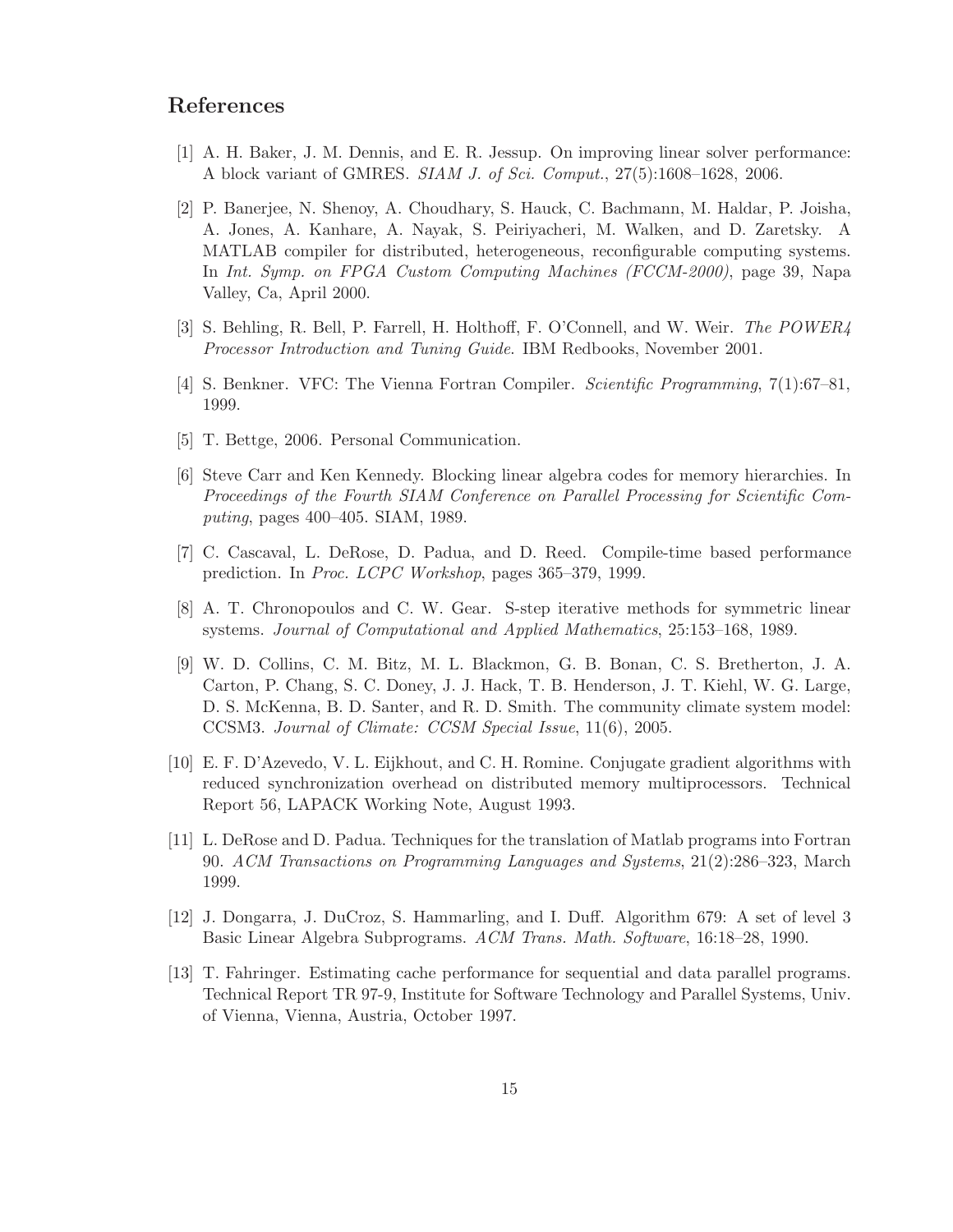- [14] M. Field. Optimizing a parallel conjugate gradient solver. SIAM J. Sci. Stat. Computing, 19:27–37, 1998.
- [15] P. G. Joisha and P. Banerjee. Static array storage optimization in Matlab. In ACM SIGPLAN Conference on Programming Language Design and Implementation, pages 258–268, San Diego, June 2003.
- [16] P. W. Jones, P. H. Worley, Y. Yoshida, J. B. III White, and J. Levesque. Practical performance portability in the Parallel Ocean Program (POP). Concurrency Comput. Prac. Exper, 17:1317–1327, 2005.
- [17] D. J. Kerbyson and P. W. Jones. A performance model of the parallel ocean program. International Journal of High Performance Computing Applications, 19(3):261–276, 2005.
- [18] M. S. Lam, E. E. Rothberg, and M. E. Wolf. The cache performance and optimizations of blocked algorithms. SIGOPS Oper. Syst. Rev., 25(Special Issue):63–74, 1991.
- [19] Sun Microsystems. The Ultra2 architecture: Technical white paper, 2005. http://pennsun.essc.psu.edu/customerweb/WhitePapers/.
- [20] Dianne P. O'Leary. The block conjugate gradient algorithm and related methods. Linear Algebra and its Applications, 29:293–322, 1980.
- [21] PAPI: Performance Application Programming Interface: User's Guide. http://icl.cs.utk.edu/papi, 2005.
- [22] D. Patterson, T. Anderson, N. Cardwell, R. Fromm, K. Keeton, C. Kozyrakis, R. Thomas, and K. Yellick. A case for intelligent RAM. IEEE Micro, pages 34–44, March/April 1997.
- [23] The Parallel Ocean Program (POP). http://climate.lanl.gov/Models/POP, 2006.
- [24] M. J. Quinn, A. Malishevsky, N. Seelam, and Y Zhao. Preliminary results from a parallel Matlab compiler. In Proceedings of the International Parallel and Distributed Processing Symposium, pages 81–87, 1998.
- [25] Y. Saad. Krylov subspace methods for solving large unsymmetric linear systems. Mathematics of Computation, 37(155):105–126, 1981.
- [26] H. D. Simon and A. Yeremin. A new approach to construction of efficient iterative schemes for massively parallel applications: variable block CG and BiCG methods and variable block Arnoldi procedure. In Parallel Processing for Scientific Computing, pages 57–60, 1993.
- [27] Horst D. Simon. The Lanczos algorithm for solving symmetric linear systems. PhD thesis, University of California, Berkeley, April 1982.
- [28] R. D. Smith, J. K. Dukowicz, and R. C. Malone. Parallel ocean general circulation modeling. Physica D, 60:38–61, 1992.